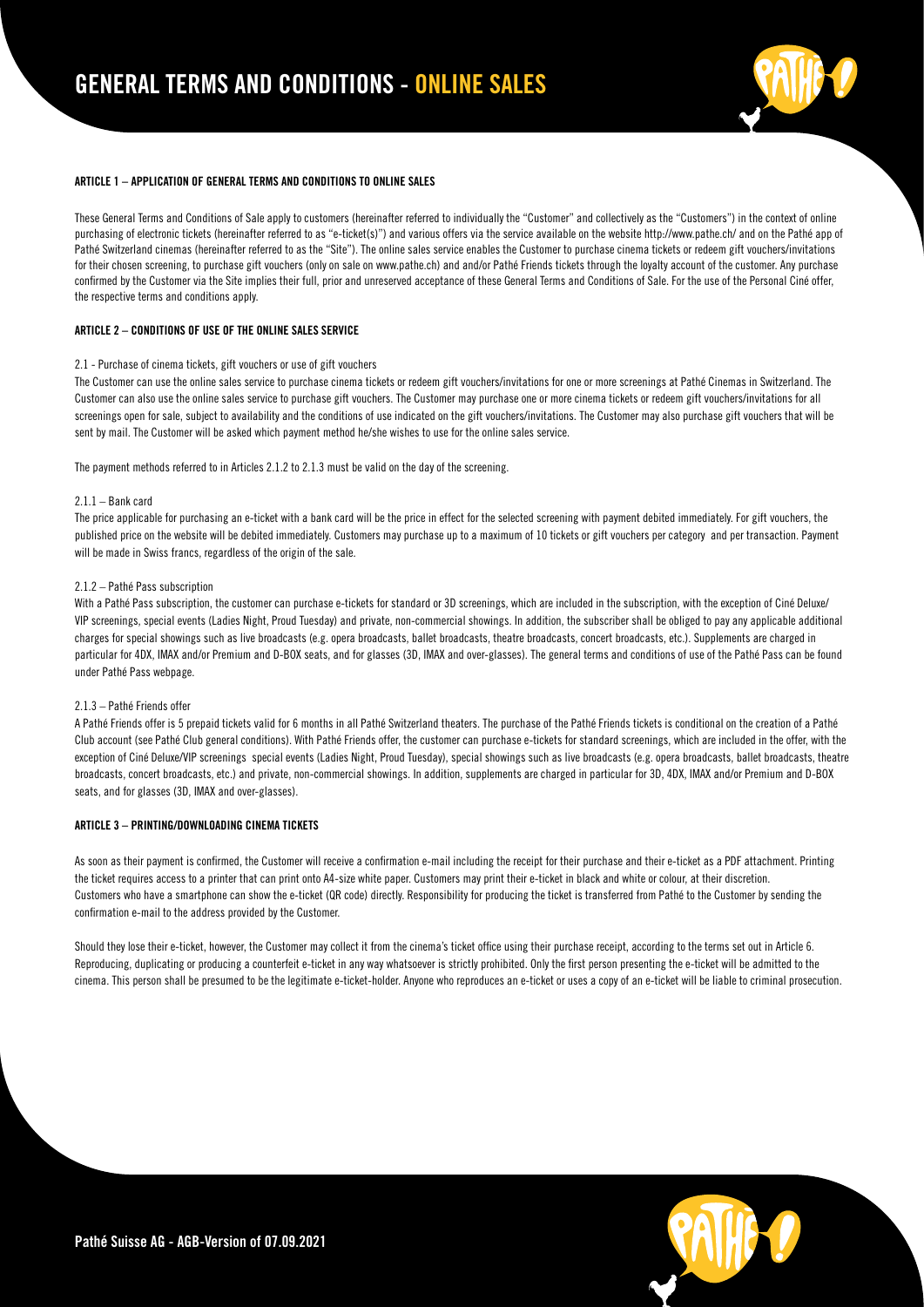The Cinema may refuse access to the screens if it is aware that several prints or reproductions of a printable e-ticket are in circulation or that access to the screens has already been granted to the holder of a print or a reproduction.

# ARTICLE 4 – TICKET INSPECTION AND ACCESS TO SCREENS

Tickets will be inspected at the point of access to the screens using an electronic reader. The Customer must present their printed e-ticket on paper or using their smartphone. Access to the screens is permitted up to 15 minutes after the start of the film. Where prices require some form of evidence to be presented (such as an identity card or where there are age restrictions on admission) this will be requested when the e-ticket is inspected. Access to the screens will be refused if evidence cannot be provided. A QR code may only be presented for inspection once. E-tickets cannot be resold.

# ARTICLE 5 – CANCELLATION AND REFUND OF E-TICKETS

5.1 - Cancellation by the Customer: cancellation of an e-ticket is free of charge up to 15 minutes before the start of the session on www.pathe.ch website or the Pathé App or with the link received in your ticket confirmation email. For bank or credit card payments, the refund will be made by transfer to the bank account associated with the card used to make the purchase. It is specified that the refund will not be made if the card used for the initial order has expired at the time of the cancellation request. For Pathé Friends the Pathé Club account used for the order will be credited with the number of e-tickets cancelled (excluding Pathé Pass subscriptions).

5.2. - Cancellation by the cinema: Subject to the application of Article 7 (Force majeure) below, in the event that the screening is cancelled by the Cinema, it will either offer the Customer an invitation (excluding Special Screenings) or, depending on the circumstances, a refund of the order (excluding tickets ordered with the Pathé Pass subscription) in accordance with the terms and conditions below. The Customer may choose their preferred option except in the cases referred to below.

5.3 If someone who holds a e-ticket is refused access to the screens due to any violation of these terms & conditions or the terms & conditions of entry, they will not be entitled to any refund of the price paid.

# ARTICLE 6 – LOSS OF E-TICKET PURCHASED VIA THE ONLINE SALES SERVICE

Should they lose an e-ticket reserved via the Site, the Customer may collect their ticket from the cinema's ticket office using the ticket receipt from their online reservation. However, if they have made their reservation using a bank card, they may collect their ticket by showing the reservation number found in their confirmation e-mail at the ticket office only.

To obtain their e-ticket, the Customer must present the same payment method used to make the purchase and collect it no later than fifteen (15) minutes before the start of the screening. After this, no ticket will be issued to the Customer and they will not be entitled to any refund.

# ARTICLE 7 – FORCE MAJEURE

Pathé Switzerland cannot be held liable in the case of an occurrence characterized as force majeure, specifically:

- Acts of God (such as, but not limited to, fires, explosions, earthquakes, drought, tidal waves and floods)
- Pandemics, epidemics or similar outbreaks of diseases, including quarantine orders or other public health emergencies
- War, hostilities (whether war be declared or not), invasion, act of foreign enemies, mobilisation, requisition, or embargo
- Rebellion, revolution, insurrection, or military or usurped power, or civil war
- Contamination by radioactivity from any nuclear fuel, or from any nuclear waste from the combustion of nuclear fuel, radio-active toxic explosive, or other hazardous properties of any explosive nuclear assembly or nuclear component of such assembly
- Riot, commotion, strikes, go slows, lock outs or disorder, unless solely restricted to employees of the Supplier or of his Subcontractors
- Acts or threats of terrorism or killing rampages

In any such above occurences, where it is impossible to hold a screening for which tickets have been sold, the Customer will not be entitled to any refund or compensation of any kind whatsoever.

# ARTICLE 8 – CUSTOMER'S PERSONAL DATA

8.1 According to the current Federal legislation in relation to the Covid-19 pandemic, the collection of surname, first name and telephone number is mandatory for attending this event. The data will only be passed on to the competent cantonal authorities in accordance with Article 33 EpG upon request for the purpose of identifying and notifying persons suspected of being infected. This data will be destroyed after 14 days.

8.2 Personal data necessary for the delivery of online sales services are processed in accordance with the provisions of Swiss data protection law. Personal data are used for the purposes stated when they are collected, in relation to entering into or performing contractual agreements (service delivery or product orders), for the purposes required by the circumstances or legislation and/or for marketing and analysis. No personal data are passed on or sold to third parties without prior consent.

# ARTICLE 9 – COOKIES

The Pathé Switzerland website uses cookies to ensure it functions correctly. Cookies are text files that are stored on your computer, either temporarily or permanently. Your data are collected and recorded anonymously and statistics from our website do not include any information on individual users. Cookies record information such as the time of a user's visit, whether it is their first visit and information about the site the user has come from.

The anonymous data recorded via cookies are sent to a Google server in the USA, where they are saved. Google and Facebook/Atlas may – if necessary – pass these data on to third parties, provided there is a legal requirement to do so or that said third parties are processing these data on behalf of Google.

By using this website, the Customer consents to the use of the data as described and for the purposes stated above. Cookies can be removed or deactivated in your browser at any time. Removing cookies may affect the availability of certain functions.